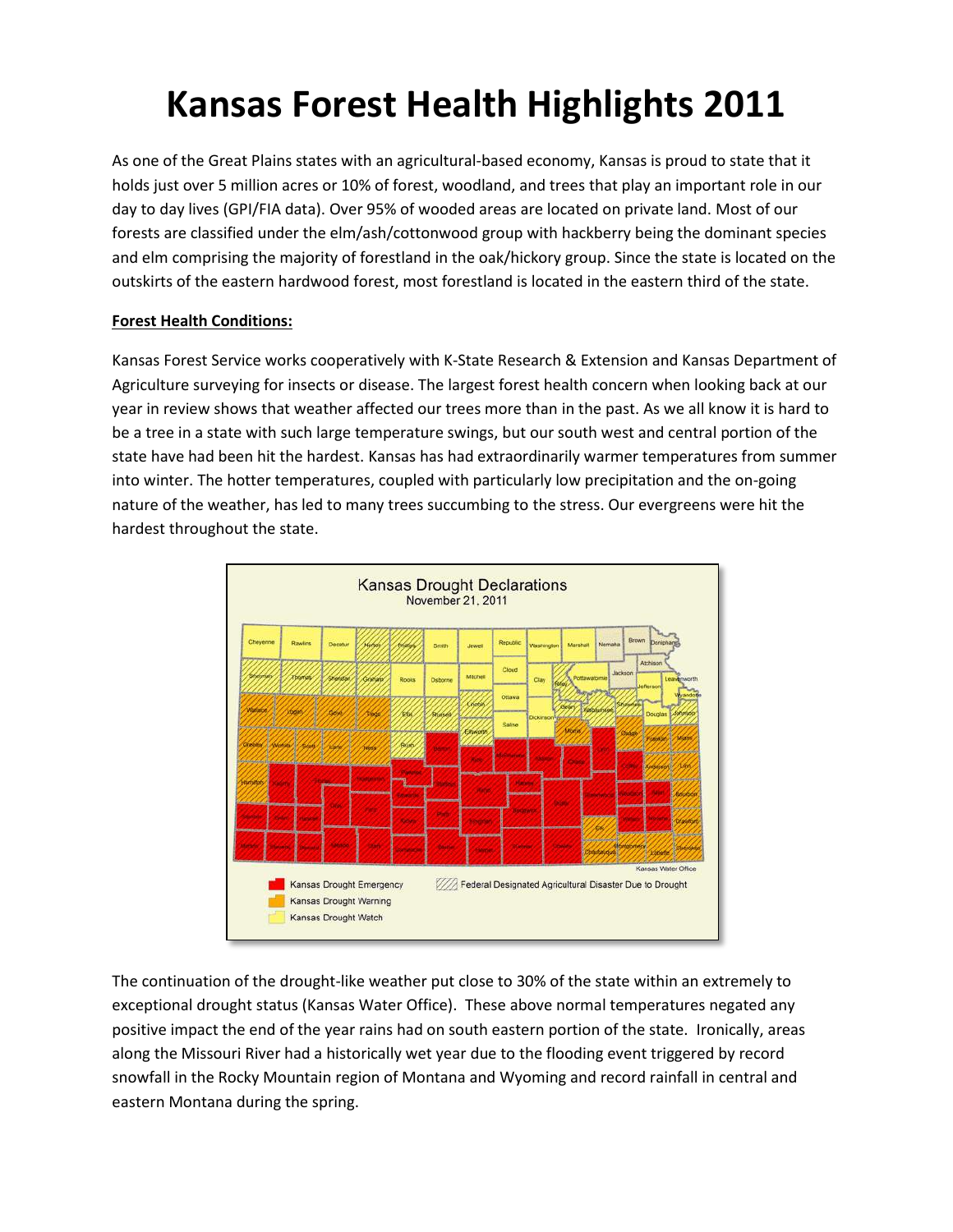Flooding damage to property could in some cases could never be recovered because of the sand deposits and the scour areas that are very large, especially in Leavenworth County. Some areas have 3-5 feet of sand deposits, while others are minimal and can return to acceptable production yields. As an organization, Kansas Forest Service has been assessing and mitigating flood damage on private and tribal riparian/floodplain lands that were impacted in 2011. Many landowners are looking to take these areas out of crop and place back into riparian/floodplain timber (Doniphan, Atchison, and Leavenworth Cos.).

#### **Insect & Disease Issues:**

#### **Pine wilt** (*Bursaphelenchus xylophilus & Monochamus spp.*)

The westward movement of pine wilt held steady this year. Most susceptible are Scotch pine, but Mugo, Austrian, and White pines are also affected. The disease may progress further towards Colorado with the increased stress brought on by the continued drought. Continual surveys by KFS and KDA of windbreaks and conservation plantings in the western counties allow for early detection and control.





Pine Wilt established both in communities and rual settings.

Pine Wilt present, but limited to one or a few locations. Eradication ongoing.

Pine Wilt not yet discovered.

#### **Dothistroma needle blight** (*Dothistroma septospora*)

This disease has been widespread throughout the state. Planted Austrian, Ponderosa and Mugo pines are affected, yet Scotch pine can also succumb after years of infection. The eastern and central portions of the state had the majority of occurrences.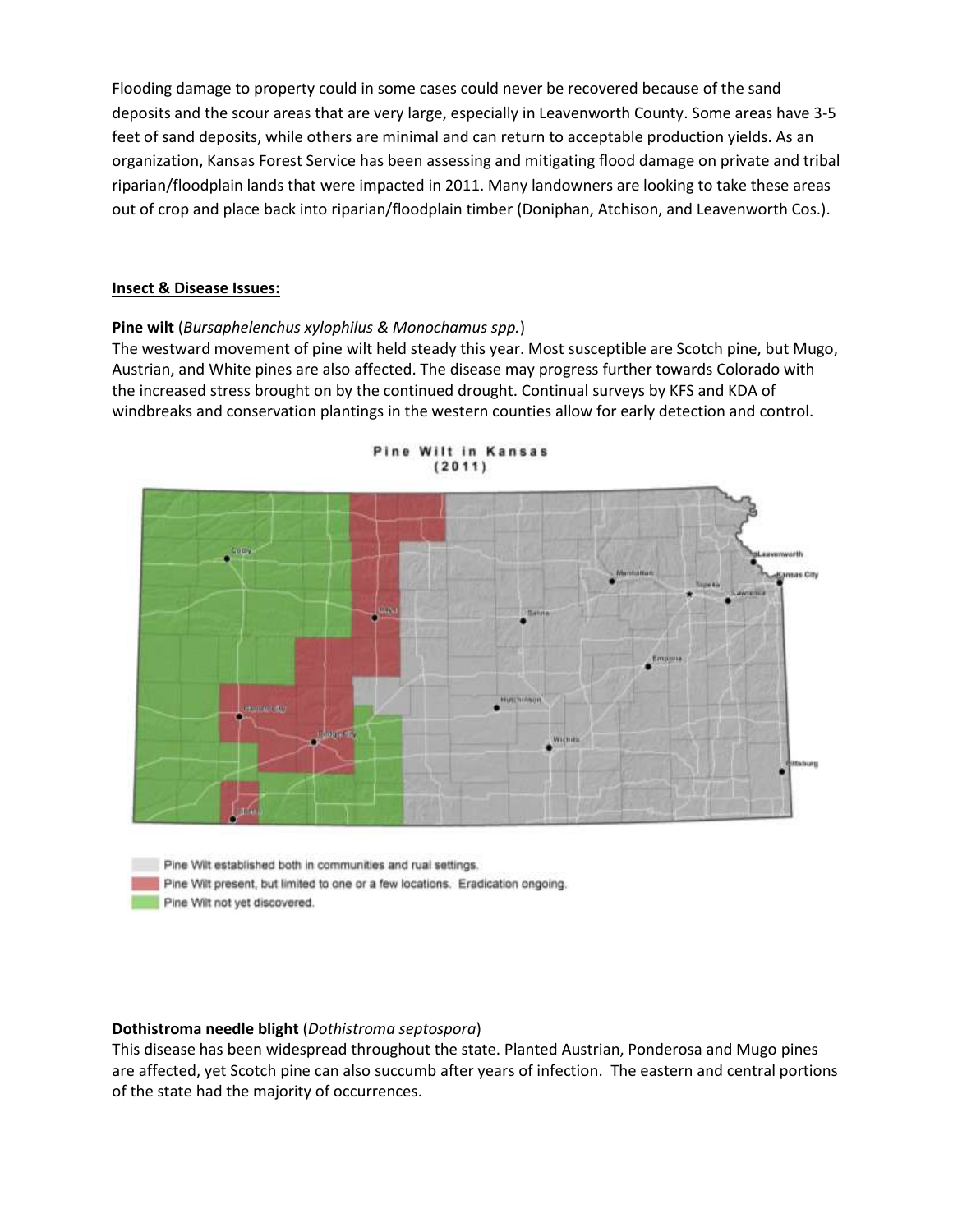# **Tip blight** (*Diplodia/Sphaeropsis*)

A common disease on Ponderosa, Scotch, Austrian, and Mugo pines statewide. Despite the drought, this was documented across each region of the state in windbreak/shelterbelts and landscape plantings.

# **Ash lilac borer** (*Podosesia syringae*)

This insect is a native wood borer that affects ash tree species. It is mainly found around the trunk and portions of major branches. The borer has been prevalent due to the increase in drought stressed trees. In addition emerald ash borer awareness around the state led to many calls concerning green ash trees (especially the south central portion of KS) dying or dead.

## **Kermes oak scale** (*Kermes spp.*)

There are two types of this scale. One that affects bur oak and another that primarily affects pin oak. The later scale has eggs that hatch in September and causes much more damage by killing the terminal growth. This was seen in Manhattan, KS, but also along the eastern portion of the state in landscape and urban settings.

# **Obscure scale** (*Melanaspis obscura*)

This scale affects oaks, hickory, walnut, maple, willow, and pecan that are stressed. In general, this was seen on oak (notably pin oak) in the eastern portion of the state in landscape and urban areas.

## **Oak Decline**

This concern has been addressed for the past several years, but with high temperatures and low moisture, decline was seen more readily from an interaction of stresses. Usually it is noticed and within 3-5 the tree succumbs and dies. Oak Decline progresses from the top down/outside to inside and you can see dead and live growth on the same branch as opposed to ramorum blight or oak wilt. This was seen in both rural and urban settings.